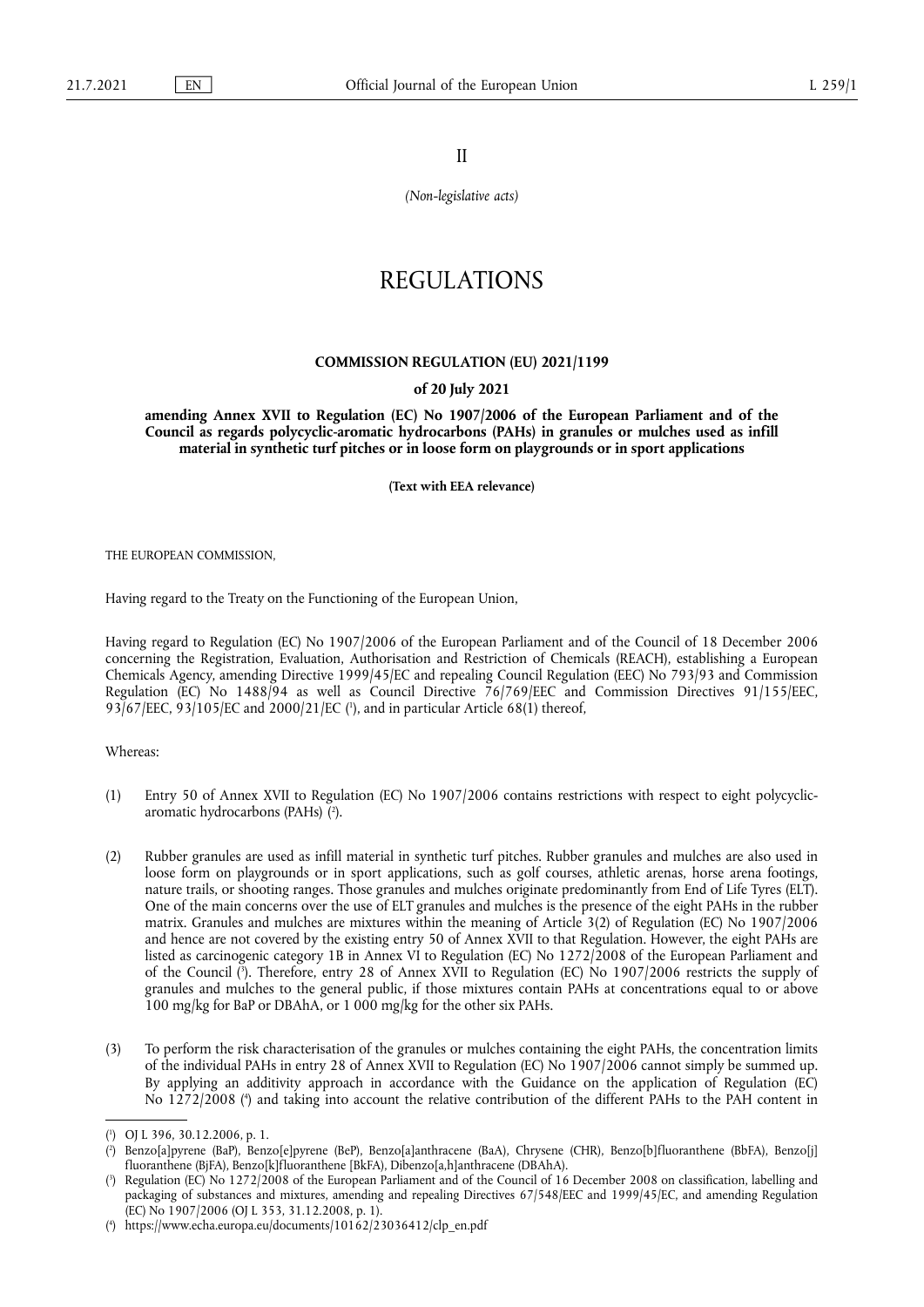<span id="page-1-5"></span><span id="page-1-4"></span>rubber granules and mulches, the maximum concentration limit for the sum of the eight listed PAHs can be calculated and is approximately 387 mg/kg [\(](#page-1-1)?). The Rijksinstituut voor Volksgezondheid en Milieu (RIVM) (°) and the European Chemicals Agency (hereinafter 'the Agency') [\(](#page-1-2) 7 ) concluded in 2017 that this calculated concentration limit for mixtures of the eight PAHs is too high to guarantee safe supply and use of these granules in synthetic turf pitches. In its evaluation, the Agency recommended lowering the concentration limit of the eight PAHs in granules used in synthetic turf pitches through a restriction under Regulation (EC) No 1907/2006 because the current concentration limits were considered too high to provide adequate protection for human health.

- <span id="page-1-6"></span>(4) Based on those conclusions and evaluations, on 17 September 2018 the Netherlands (hereinafter 'the Dossier Submitter') submitted to the Agency an Annex XV dossier ( 8 [\),](#page-1-3) proposing a restriction on eight PAHs in granules for use as infill material in synthetic turf pitches and of granules or mulches in loose form on playgrounds or in sport applications.
- (5) The human health endpoint of utmost concern for these eight PAHs is carcinogenicity and the ability to induce genotoxic effects. For non-threshold carcinogens, a dose without a theoretical cancer risk cannot be derived. Therefore, the concentrations of the eight PAHs in granules used as infill material in synthetic turf pitches and in granules or mulches in loose form on playgrounds or in sport applications should be as low as possible.
- (6) The Dossier Submitter took into consideration various exposure scenarios related to the use of granules in synthetic turf pitches, by workers installing and maintaining the pitches and by individuals playing sports on them (professional and amateur outfield players and goalkeepers), and related to granules or mulches used in loose applications on playgrounds and in sport applications, where people and especially children may be exposed. Based on the sampling results by RIVM, excess cancer risks were estimated on the basis of the total concentration of the sum of the eight PAHs currently found in ELT infills. The concentration range found for those mixtures was from 6,7 mg/kg to 21 mg/kg.
- (7) The Dossier Submitter showed that there is an excess cancer risk for workers and general public exposed to rubber granules containing the calculated mixture concentration limit of 387 mg/kg of the sum of the eight PAHs, whereas at a much lower level of concentration the probability that an individual's exposure to the listed PAHs could result in cancer was estimated considerably lower. The Dossier Submitter concluded that for a large part of producers, concentrations of 15 to 21 mg/kg of the sum of the eight PAHs in ELT infill material are technically and economically feasible, and proposed to apply a concentration limit of 17 mg/kg. The Dossier Submitter estimated that 95 % of the ELT-derived infill material would comply with this concentration limit.
- (8) In order to ensure safe use of any granules or mulches and avoid substitution towards alternatives that may cause the same or even greater concern for human health than recycled rubber, the Dossier Submitter suggested that the restriction should cover mixtures made of recycled rubber and of other materials, may they be virgin or recycled, synthetic or natural materials.
- (9) As the limit value of 17 mg/kg proposed by the Dossier Submitter is significantly lower than the 100-1 000 mg/kg limit values that are currently applicable to the granules, the restriction would mean that some ELT-derived granule producerswould have to increase the rate of compliance testing and switch to cleaner production input or cease the production of infill material. The restriction would render 5 % of the currently produced granulesincompliant if the application of the restriction were to become effective immediately. Therefore, the Dossier Submitter suggested a transitional period of 12 months to allow a limited but reasonable period for downstream users (turf producers, distributors and companies installing the turf) to continue using granules that have already been supplied to them but do not comply with the proposed limit value of 17 mg/kg.

<span id="page-1-0"></span>[<sup>\(</sup>](#page-1-4) 5 ) This value should not be seen as an absolute value, as it may change depending on the concentrations and relative contribution of the individual PAHs in ELT infill.

<span id="page-1-1"></span>[<sup>\(</sup>](#page-1-4) 6 ) <https://www.rivm.nl/bibliotheek/rapporten/2017-0017.pdf>

<span id="page-1-2"></span>[<sup>\(</sup>](#page-1-5) 7 ) [https://echa.europa.eu/documents/10162/13563/annex-xv\\_report\\_rubber\\_granules\\_en.pdf/dbcb4ee6-1c65-af35-7a18-f6ac1ac29fe4](https://echa.europa.eu/documents/10162/13563/annex-xv_report_rubber_granules_en.pdf/dbcb4ee6-1c65-af35-7a18-f6ac1ac29fe4)

<span id="page-1-3"></span><sup>(</sup> 8 [\)](#page-1-6) <https://www.echa.europa.eu/documents/10162/9777e99a-56fb-92da-7f0e-56fcf848cf18>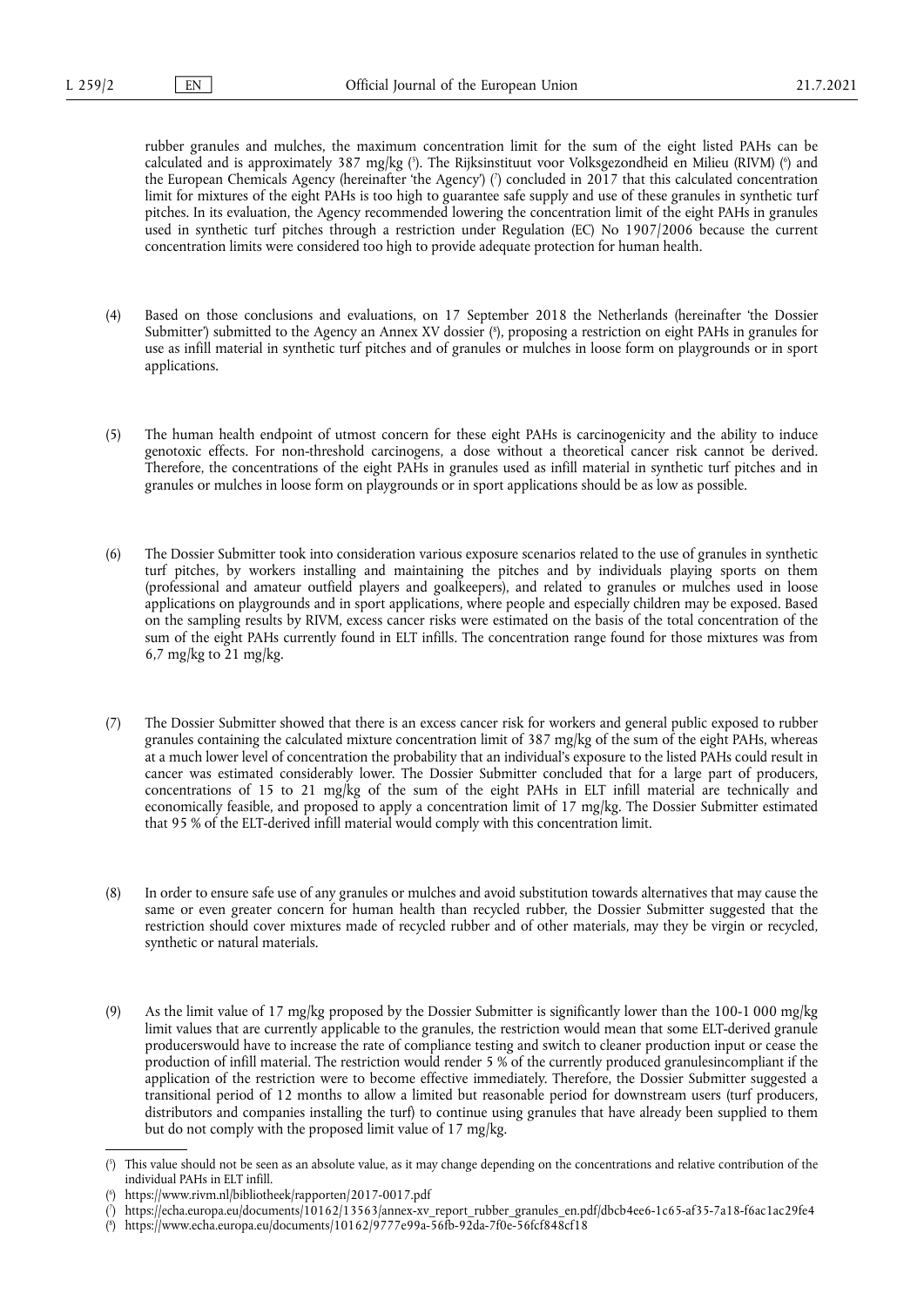- <span id="page-2-3"></span>(10) On 7 June 2019, the Agency's Committee for Risk Assessment (RAC) adopted an opinion [\(](#page-2-0) 9 ) concluding that a PAHs content in rubber granules corresponding to the calculated concentration limit for mixtures in accordance with entry 28 of Annex XVII to Regulation (EC) No 1907/2006 is unacceptable and such levels for non-threshold substances should not be permitted and they do not provide an adequate level of protection to workers and the general public. RAC agreed that the PAH content should be lowered and, recommended a concentration limit of 20 mg/kg of the sum of the eight PAHs in rubber granules. RAC reiterated that the proposed 20 mg/kg limit is not based upon the estimated risk but it is a measure aimed solely at avoiding very high PAH concentrations. RAC furthermore indicated that with respect to risk reduction there is no significant difference between choosing 17 mg/kg over 20 mg/kg, recognising that, except for smokers, the greatest exposure to the general public is not from granules and mulches but from food sources and inhaled air.
- (11) RAC agreed with the Dossier Submitter that, while no supporting information on the content of the eight PAHs in cork, thermoplastic elastomers (TPE) and ethylene propylene diene rubber (EPDM) has been provided, the proposed PAH limit should apply to any other type of synthetic pitch infill material in order to avoid similar or greater risk through regrettable substitution.
- (12) For enforcement reasons, RAC recommended that the restriction with respect to granules or mulches placed on the market for use as infill material in synthetic turf pitches and in loose form on playgrounds or in sport applications require a specific marking referring to a unique batch number. This batch number allows the traceability of the material to a tested batch placed on the market. Furthermore, RAC recommended including definitions for granules, mulches, infill material in synthetic turf pitches and use in loose form on playgrounds and in sport applications.
- <span id="page-2-4"></span>(13) On 20 September 2019, the Agency's Committee for Socioeconomic analysis (SEAC) adopted its opinion ( [10\)](#page-2-1), indicating that the proposed restriction, as modified by RAC, is the most appropriate Union-wide measure to address the identified risks, taking into account its socioeconomic benefits and its socioeconomic costs. SEAC noted as well the preventive nature of the restriction.
- (14) SEAC agreed that the twelve-month deferral of application of the restriction initially proposed in the Annex XV dossier for a concentration level of 17 mg/kg, would also be appropriate for a concentration level of 20 mg/kg, in order to allow all concerned stakeholders to take the necessary compliance measures.
- (15) The Forum for Exchange of Information on Enforcement was consulted during the opinion making process and its recommendations were taken into account.
- (16) On 12 November 2019, the Agency submitted the opinions of RAC and SEAC to the Commission. Taking into account the Annex XV dossier and the RAC and SEAC opinions, the Commission considers that there is an unacceptable risk to human health from the placing on the market or use of granules or mulches containing PAH as infill material in synthetic turf pitches or in loose form on playgrounds or in sport applications that needs to be addressed on a Union wide basis. The Commission concludes that the restriction proposed in the Annex XV dossier, with the modifications proposed by RAC and SEAC, is the most appropriate Union-wide measure to address the risk identified to human health and that its socioeconomic impact is limited.
- <span id="page-2-5"></span>(17) Regulation (EC) No 1907/2006 does not apply to waste as defined in Directive 2008/98/EC of the European Parliament and of the Council ( [11\).](#page-2-2) In accordance with that Directive, in the absence of harmonised end-of-waste criteria at Union level, the competence to determine whether granules and mulches derived from ELT or other endof-life products have achieved end-of-waste status in each case is with the Member States.
- (18) Stakeholders should be allowed sufficient time to take appropriate measures to comply with the proposed restriction. The application of the restriction should therefore be deferred by 12 months.
- (19) Regulation (EC) No 1907/2006 should therefore be amended accordingly.

<span id="page-2-0"></span>[<sup>\(</sup>](#page-2-3) 9 ) <https://echa.europa.eu/documents/10162/0a91bee3-3e2d-ea2d-3e33-9c9e7b9e4ec5>

<span id="page-2-1"></span><sup>(</sup> [10\)](#page-2-4) <https://echa.europa.eu/documents/10162/53688823-bf28-7db7-b9eb-9807773b2109>

<span id="page-2-2"></span><sup>(</sup> [11\)](#page-2-5) Directive 2008/98/EC of the European Parliament and the Council of 19 November 2008 on waste and repealing certain Directives (OJ L 312, 22.11.2008, p. 3).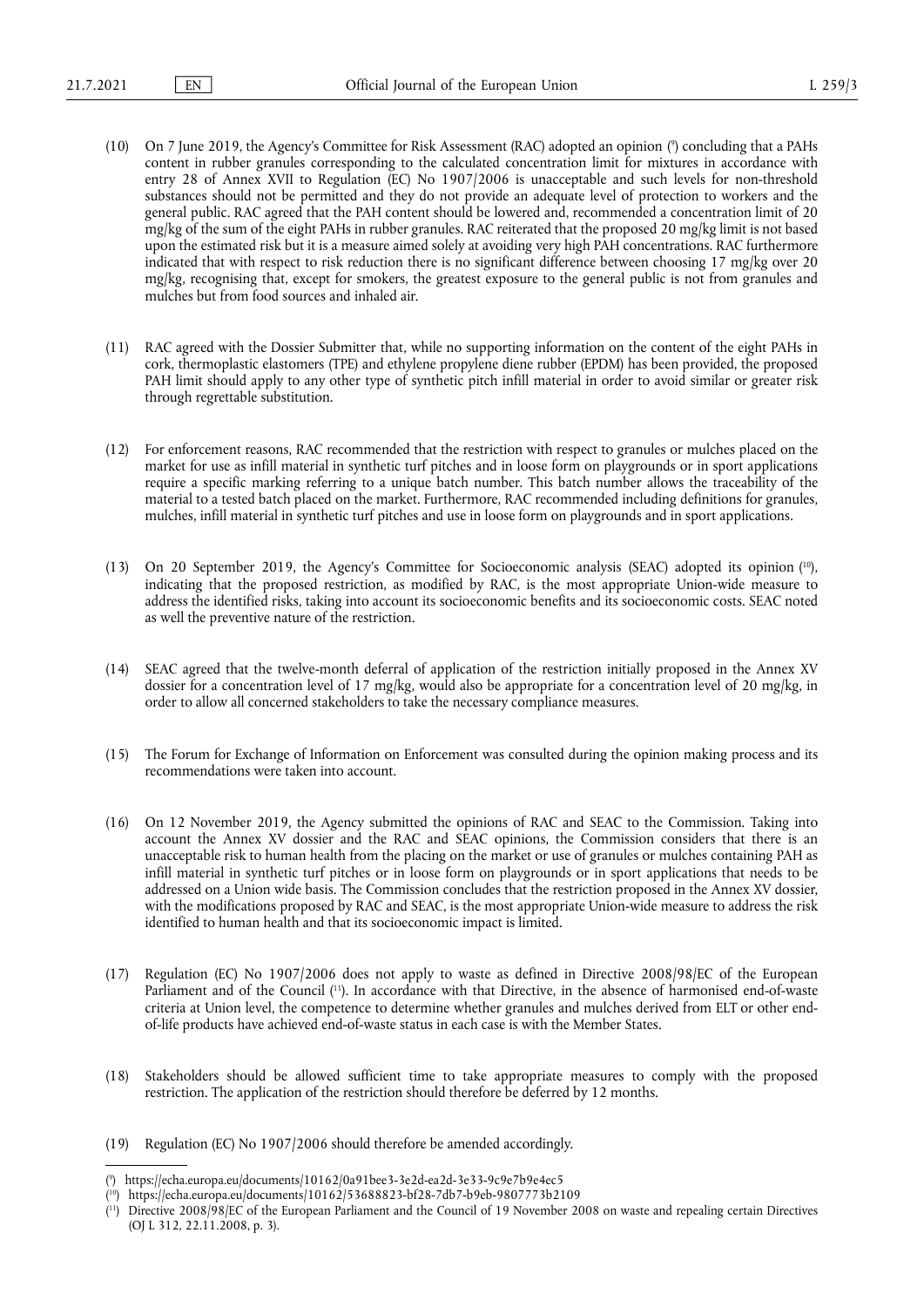(20) The measures provided for in this Regulation are in accordance with the opinion of the Committee established under Article 133 of Regulation (EC) No 1907/2006,

HAS ADOPTED THIS REGULATION:

*Article 1*

Annex XVII to Regulation (EC) No 1907/2006 is amended in accordance with the Annex to this Regulation.

*Article 2*

This Regulation shall enter into force on the twentieth day following that of its publication in the *Official Journal of the European Union*.

This Regulation shall be binding in its entirety and directly applicable in all Member States.

Done at Brussels, 20 July 2021.

*For the Commission The President* Ursula VON DER LEYEN